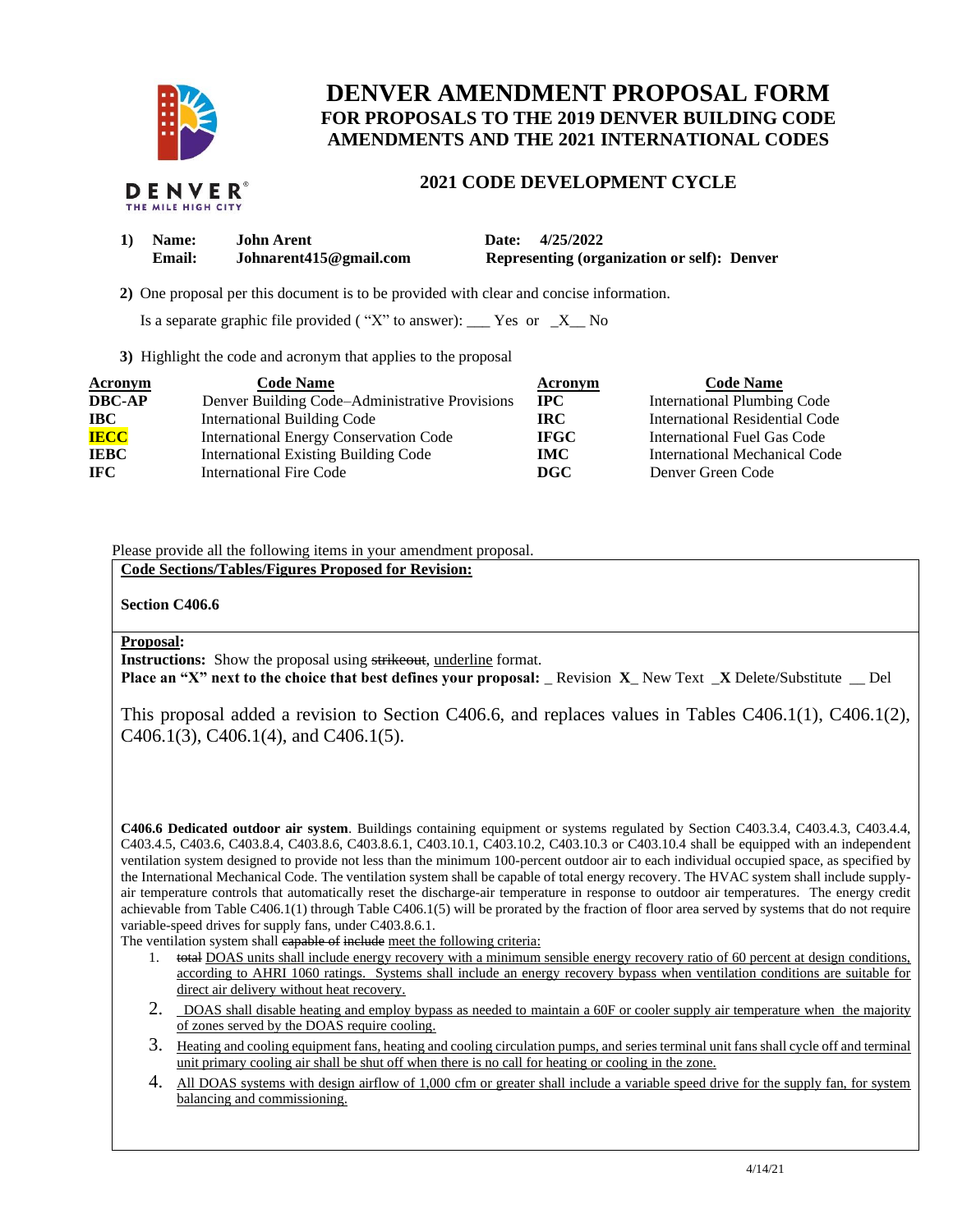| <b>TABLE C406.1(1)</b><br>ADDITIONAL ENERGY EFFICIENCY CREDITS FOR GROUP B OCCUPANCIES |                |  |
|----------------------------------------------------------------------------------------|----------------|--|
|                                                                                        |                |  |
|                                                                                        | 5 <b>B</b>     |  |
| C406.2.1:5%<br>heating efficiency<br>improvement                                       | <b>NA</b>      |  |
| C406.2.2: 5%<br>cooling efficiency<br>improvement                                      | $\overline{c}$ |  |
| C406.2.3: 10%<br>heating efficiency<br>improvement                                     | $\mathbf{1}$   |  |
| C406.2.4: 10%<br>cooling efficiency<br>improvement                                     | 5              |  |
| C406.3: Reduced<br>lighting power                                                      | 8              |  |
| C406.4: Enhanced<br>digital lighting<br>controls                                       | $\overline{c}$ |  |
| C406.5: On-site<br>renewable energy                                                    | 9              |  |
| C406.6: Dedicated<br>outdoor air                                                       | 36             |  |
| C406.7.2:<br>Recovered or<br>renewable water<br>heating                                | <b>NA</b>      |  |
| C406.7.3: Efficient<br>fossil fuel water<br>heater                                     | <b>NA</b>      |  |
| C406.7.4: Heat<br>pump water heater                                                    | <b>NA</b>      |  |
| C406.8: Enhanced<br>envelope<br>performance                                            | $\overline{7}$ |  |
| C406.9: Reduced air<br>infiltration                                                    | 4              |  |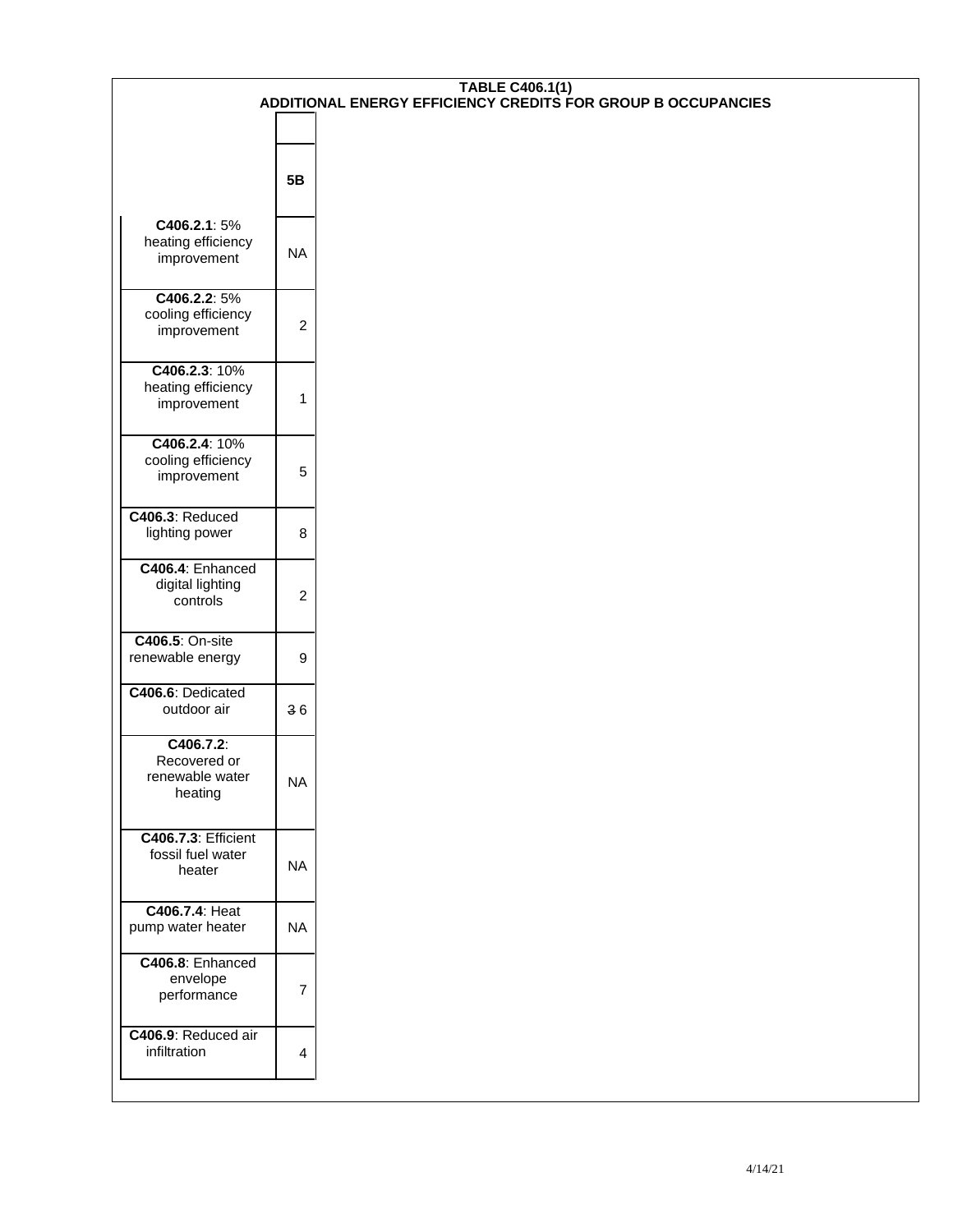| C406.10: Energy<br>monitoring                            |                           | $\overline{2}$ | $\sqrt{2}$   |                                                                                              |
|----------------------------------------------------------|---------------------------|----------------|--------------|----------------------------------------------------------------------------------------------|
| C406.11: Fault<br>detection and<br>diagnostics<br>system |                           | 1              | $\mathbf{1}$ |                                                                                              |
|                                                          |                           |                |              | <b>TABLE C406.1(2)</b><br>ADDITIONAL ENERGY EFFICIENCY CREDITS FOR GROUP R AND I OCCUPANCIES |
|                                                          | ${\bf 5}$<br>$\, {\bf B}$ |                |              |                                                                                              |
| C406.2.1:5%<br>heating efficiency<br>improvement         | $\mathbf{1}$              |                |              |                                                                                              |
| C406.2.2: 5%<br>cooling efficiency<br>improvement        | $\mathbf{1}$              |                |              |                                                                                              |
| C406.2.3: 10%<br>heating efficiency<br>improvement       | $\boldsymbol{2}$          |                |              |                                                                                              |
| C406.2.4: 10%<br>cooling efficiency<br>improvement       | $\mathbf{1}$              |                |              |                                                                                              |
| C406.3: Reduced<br>lighting power                        | $\overline{c}$            |                |              |                                                                                              |
| C406.4: Enhanced<br>digital lighting<br>controls         | ${\sf N}$<br>A            |                |              |                                                                                              |
| C406.5: On-site<br>renewable energy                      | $\overline{7}$            |                |              |                                                                                              |
| C406.6: Dedicated<br>outdoor air system                  | $\overline{5}$<br>8       |                |              |                                                                                              |
| C406.7.2:<br>Recovered or<br>renewable water<br>heating  | 14                        |                |              |                                                                                              |
| C406.7.3: Efficient<br>fossil fuel water<br>heater       | $\boldsymbol{9}$          |                |              |                                                                                              |
| C406.7.4: Heat<br>pump water heater                      | $\sqrt{5}$                |                |              |                                                                                              |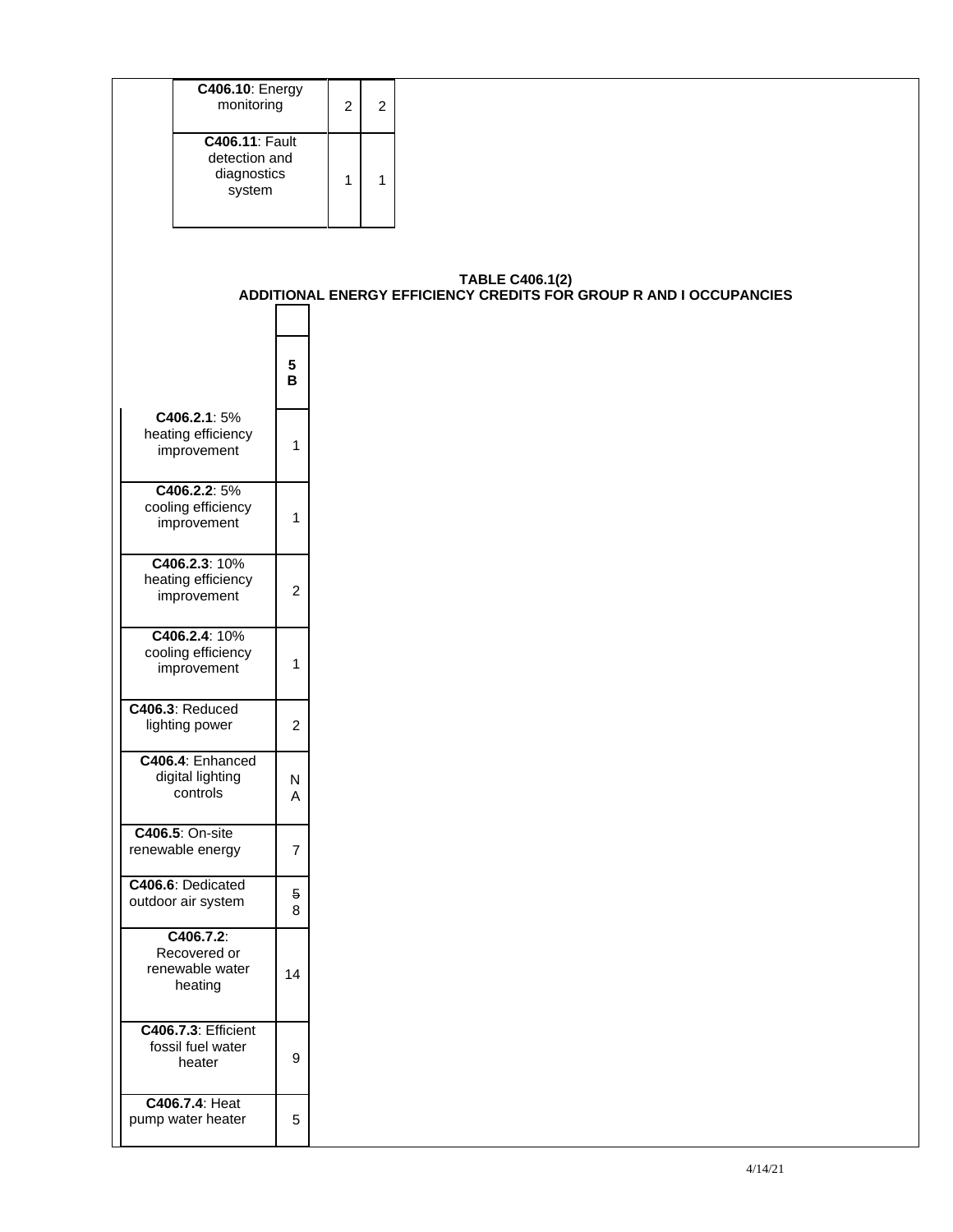| C406.8: Enhanced                        |                |                                                                                 |
|-----------------------------------------|----------------|---------------------------------------------------------------------------------|
| envelope<br>performance                 | 5              |                                                                                 |
|                                         |                |                                                                                 |
| C406.9: Reduced air                     |                |                                                                                 |
| infiltration                            | 5              |                                                                                 |
|                                         |                |                                                                                 |
|                                         |                | TABLE C406.1(3)<br>ADDITIONAL ENERGY EFFICIENCY CREDITS FOR GROUP E OCCUPANCIES |
|                                         |                |                                                                                 |
|                                         |                |                                                                                 |
|                                         | $5\phantom{a}$ |                                                                                 |
|                                         | $\, {\bf B}$   |                                                                                 |
|                                         |                |                                                                                 |
| C406.2.1:5%<br>heating efficiency       |                |                                                                                 |
| improvement                             | $\overline{c}$ |                                                                                 |
|                                         |                |                                                                                 |
| C406.2.2: 5%<br>cooling efficiency      |                |                                                                                 |
| improvement                             | 1              |                                                                                 |
|                                         |                |                                                                                 |
| C406.2.3: 10%                           |                |                                                                                 |
| heating efficiency<br>improvement       | 4              |                                                                                 |
|                                         |                |                                                                                 |
| C406.2.4: 10%                           |                |                                                                                 |
| cooling efficiency<br>improvement       | $\overline{c}$ |                                                                                 |
|                                         |                |                                                                                 |
| C406.3: Reduced                         |                |                                                                                 |
| lighting power                          | 9              |                                                                                 |
| C406.4: Enhanced                        |                |                                                                                 |
| digital lighting                        |                |                                                                                 |
| controls                                | $\overline{c}$ |                                                                                 |
|                                         |                |                                                                                 |
| C406.5: On-site<br>renewable energy     | 6              |                                                                                 |
|                                         |                |                                                                                 |
| C406.6: Dedicated                       | ${\sf N}$      |                                                                                 |
| outdoor air system                      | A              |                                                                                 |
| C406.7.2:                               |                |                                                                                 |
| Recovered or                            |                |                                                                                 |
| renewable water<br>heating <sup>a</sup> | $\mathbf{1}$   |                                                                                 |
|                                         |                |                                                                                 |
| C406.7.3: Efficient                     |                |                                                                                 |
| fossil fuel water                       |                |                                                                                 |
| heater <sup>a</sup>                     | 3              |                                                                                 |
|                                         |                |                                                                                 |
| C406.7.4: Heat<br>pump water            |                |                                                                                 |
| heater <sup>a</sup>                     | $\mathbf{1}$   |                                                                                 |
|                                         |                |                                                                                 |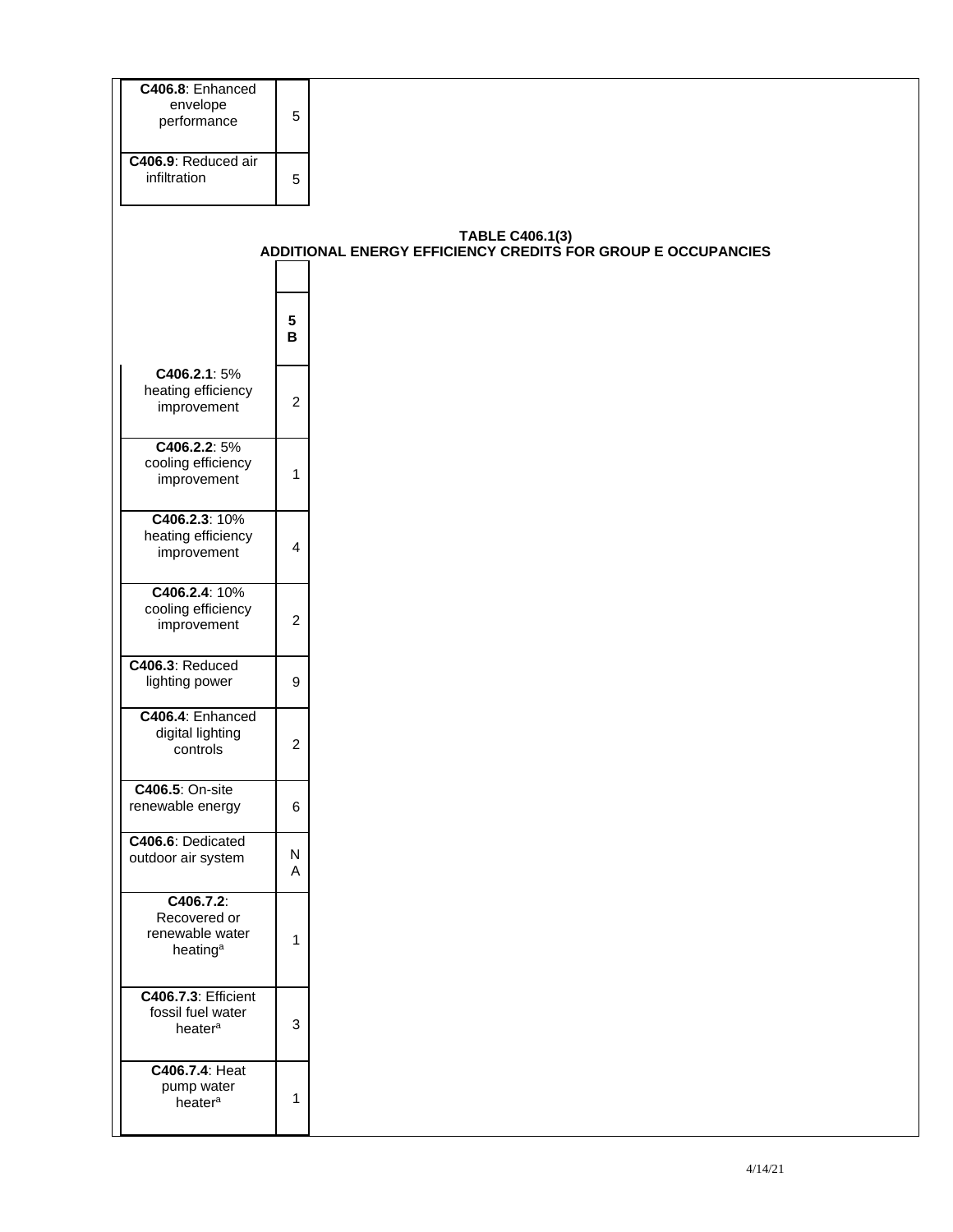| C406.8: Enhanced                    |                |                                                                                 |
|-------------------------------------|----------------|---------------------------------------------------------------------------------|
| envelope                            | 3              |                                                                                 |
| performance                         |                |                                                                                 |
|                                     |                |                                                                                 |
| C406.9: Reduced air                 | N              |                                                                                 |
| infiltration                        | A              |                                                                                 |
|                                     |                |                                                                                 |
|                                     |                |                                                                                 |
|                                     |                | TABLE C406.1(4)<br>ADDITIONAL ENERGY EFFICIENCY CREDITS FOR GROUP M OCCUPANCIES |
|                                     |                |                                                                                 |
|                                     |                |                                                                                 |
|                                     |                |                                                                                 |
|                                     | 5              |                                                                                 |
|                                     | B              |                                                                                 |
|                                     |                |                                                                                 |
| C406.2.1:5%<br>heating efficiency   |                |                                                                                 |
| improvement                         | $\overline{c}$ |                                                                                 |
|                                     |                |                                                                                 |
| C406.2.2: 5%                        |                |                                                                                 |
| cooling efficiency                  |                |                                                                                 |
| improvement                         | $\overline{c}$ |                                                                                 |
|                                     |                |                                                                                 |
| C406.2.3: 10%                       |                |                                                                                 |
| heating efficiency                  | 4              |                                                                                 |
| improvement                         |                |                                                                                 |
|                                     |                |                                                                                 |
| C406.2.4: 10%<br>cooling efficiency |                |                                                                                 |
| improvement                         | 3              |                                                                                 |
|                                     |                |                                                                                 |
| C406.3: Reduced                     |                |                                                                                 |
| lighting power                      | 14             |                                                                                 |
|                                     |                |                                                                                 |
| C406.4: Enhanced                    |                |                                                                                 |
| digital lighting<br>controls        | 3              |                                                                                 |
|                                     |                |                                                                                 |
| C406.5: On-site                     |                |                                                                                 |
| renewable energy                    | 7              |                                                                                 |
|                                     |                |                                                                                 |
| C406.6: Dedicated                   | $\mathsf 3$    |                                                                                 |
| outdoor air system                  | $\,8\,$        |                                                                                 |
| C406.7.2:                           |                |                                                                                 |
| Recovered or                        |                |                                                                                 |
| renewable water                     | N              |                                                                                 |
| heating                             | Α              |                                                                                 |
|                                     |                |                                                                                 |
| C406.7.3: Efficient                 |                |                                                                                 |
| fossil fuel water                   | N              |                                                                                 |
| heater                              | A              |                                                                                 |
|                                     |                |                                                                                 |
| C406.7.4: Heat                      | ${\sf N}$      |                                                                                 |
| pump water heater                   | Α              |                                                                                 |
|                                     |                |                                                                                 |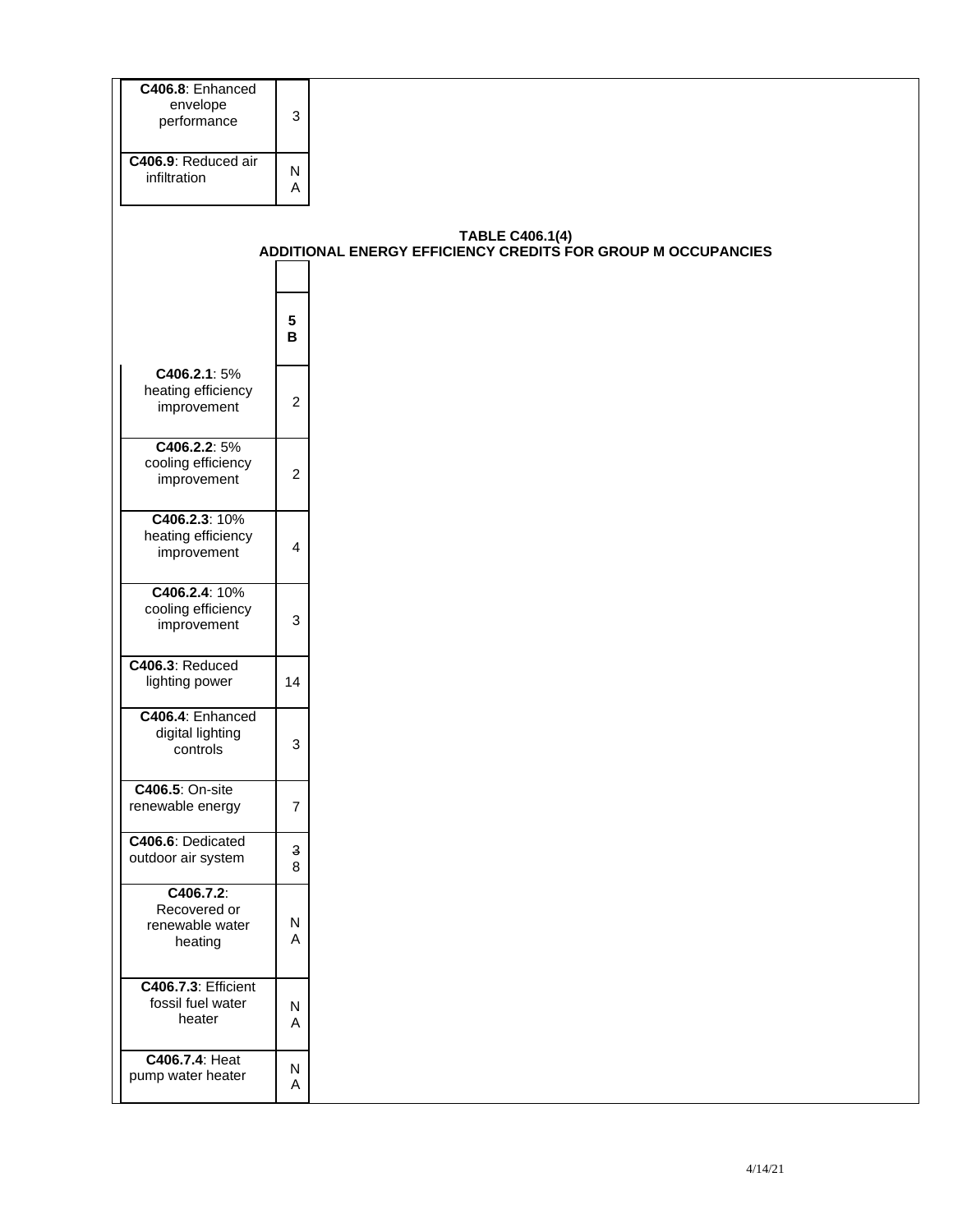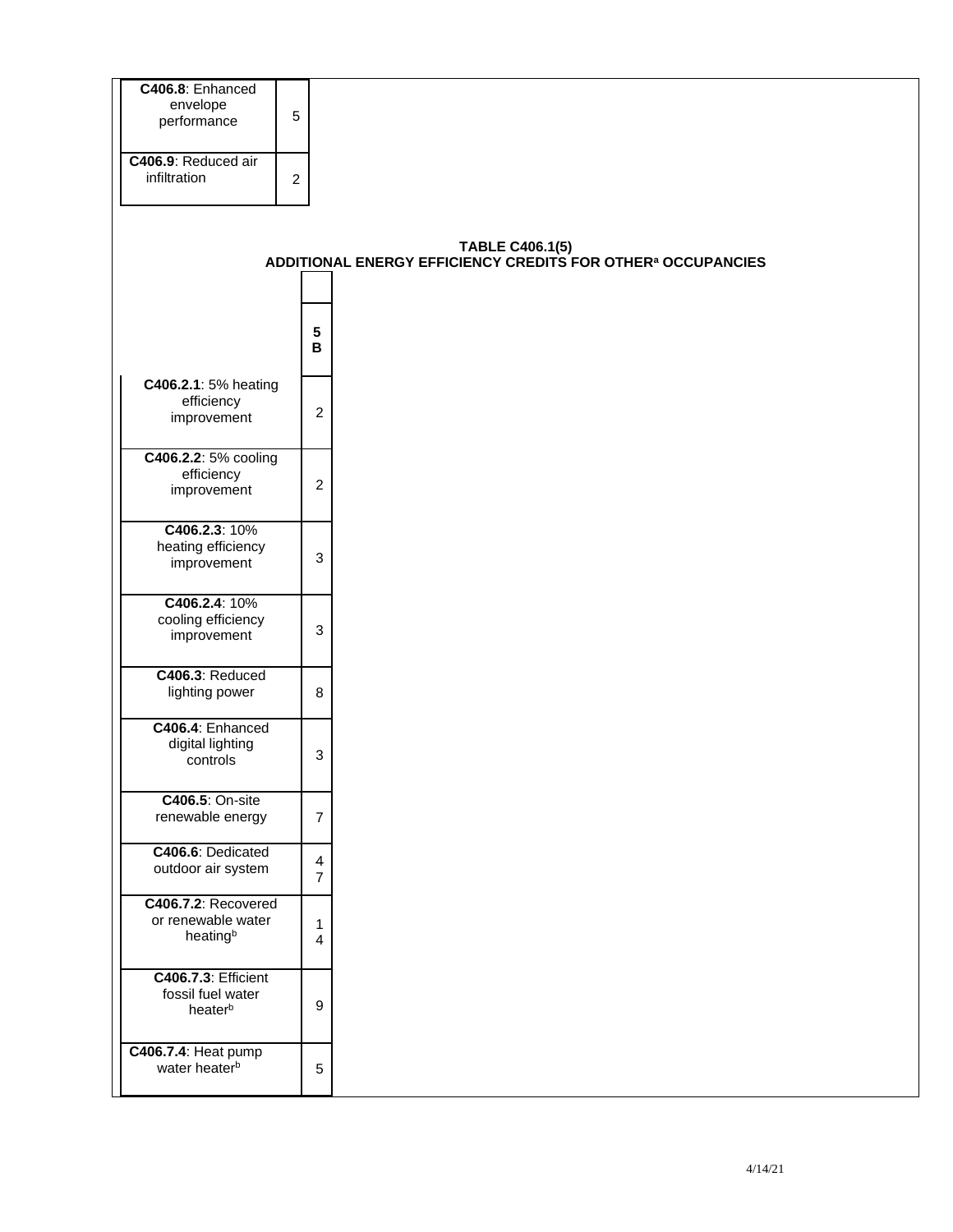### **Supporting Information (DRAFT):**

All proposals must include a written explanation and justification as to how they address physical, environmental, and/or customary characteristics that are specific to the City and County of Denver. The following questions must be answered for a proposal to be considered.

- Purpose: What does your proposal achieve?
- Reason: Why is your proposal necessary?
- Substantiation: Why is your proposal valid? (i.e. technical justification)

**Purpose:** Small commercial buildings with one or two stories, especially retail, warehouse, office and school buildings, typically use large numbers of single zone packaged rooftop air conditioners to both heat, cool, and ventilate the space. Since ventilation and space conditioning functions are combined into one unit, the supply fans run continuously during operating hours. This consumes a lot of energy, especially for small (5 tons capacity or less) units that use constant volume fans. A better solution is to separate the ventilation functions and space conditioning functions by using dedicated outside air systems (DOAS) for ventilation, and zonal systems for space conditioning. The zonal systems can cycle on and off with the load. DOAS systems are specified in the Washington State Energy Code (WSEC) and are often included in high performance building designs. A major retailer is moving to specify DOAS systems in all of their big-box retail stores. While in Colorado there is no need for dehumidification of outside air, the use of DOAS systems saves considerable fan energy while ensuring proper ventilation air.

This proposal modifies the energy credits in C406.6 to reflect the performance of DOAS systems meeting the additional specifications in this proposal. This incentivizes projects that are able to separate sensible heating and cooling from ventilation loads. The proposal will revise credit point totals for DOAS systems in C406, as appropriate, to reflect energy benefits.

#### **Reason:**

This proposal modifies the energy credits in C406.6 to reflect the performance of DOAS systems meeting the additional specifications in this proposal. This incentivizes projects that are able to separate sensible heating and cooling from ventilation loads.

The proposal does not mandate the use of DOAS systems but specifies additional requirements when DOAS systems are used so that potential energy savings can be realized.

Dedicated outside air systems can be effective at saving energy in commercial buildings, but the existing IECC code covers only basic requirements. Adding requirements for energy recovery will save considerable heating and cooling energy for central DOAS systems. The use of a bypass will allow direct introduction of ventilation air when outside conditions are appropriate. At times, contractors may be unfamiliar with control sequences for DOAS system operation. Specification of appropriate settings for supply air temperature control will ensure that they operate according to their design intent.

Dedicated outside air systems typically provide 100% outside air. With sufficient size, the systems can utilize variable speed drives for fan energy savings, from easier balancing adjustments to match airflow requirements.

Another design strategy used for DOAS systems that include direct expansion cooling (DX-DOAS systems) would be to require a design airflow that is at least 150 percent of the design ventilation load, to provide partial economizer cooling. Typically, when DOAS are paired with zonal systems that cycle with the load, the heat pumps or air conditioning units will not include economizer capability. Some benefits can be achieved by providing partial economizer cooling to meet the load.

A survey by the New Buildings Institute revealed that a disproportionately high percentage of zero net energy and highperformance buildings use dedicated outside air systems. This allows for decoupling of ventilation loads from building loads